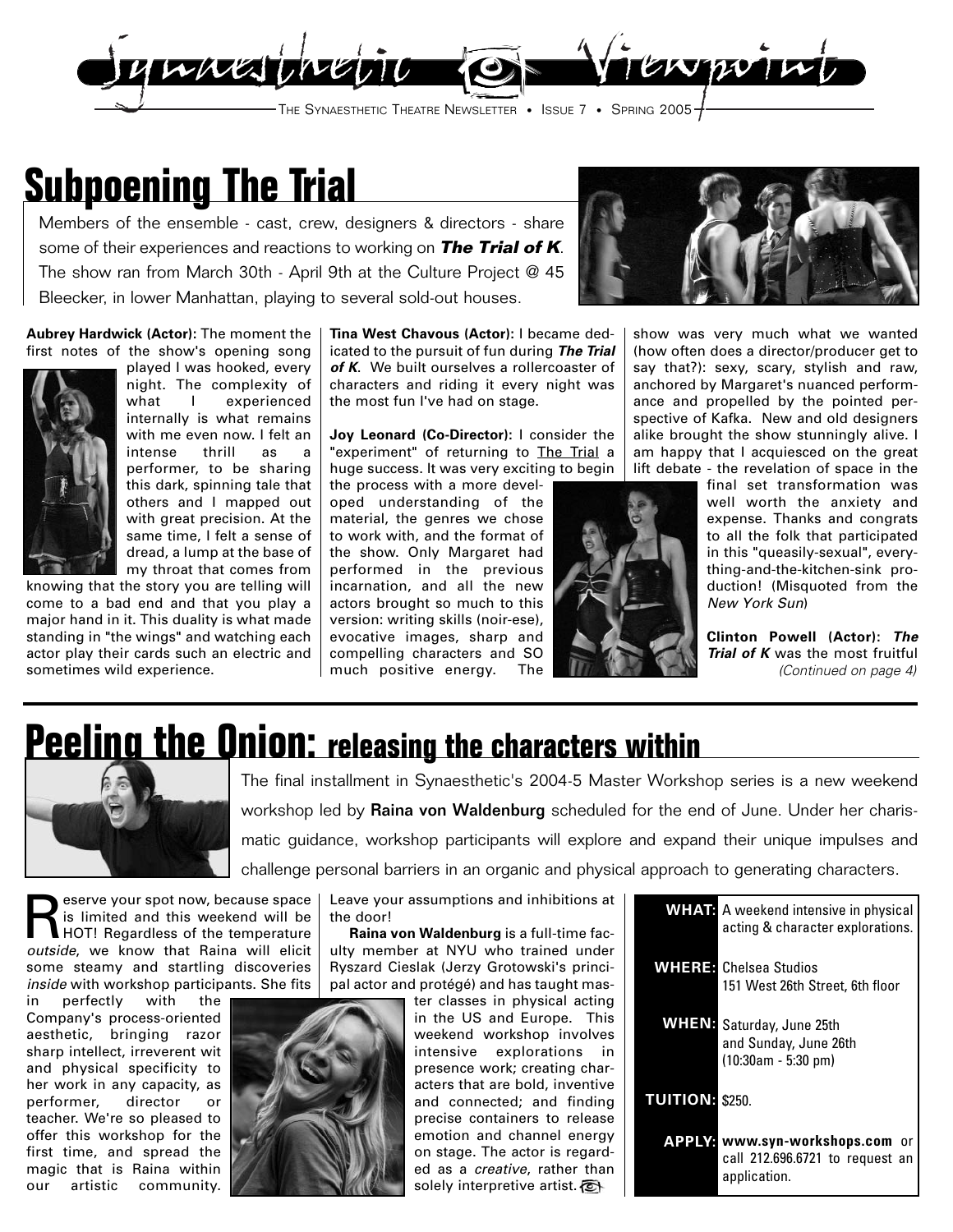# **Update from Board Chair Jessica Baker**

 $\sum_{\text{synaesthetic Theatre is celebrated}}$  spring of '05 warms up,<br>the triumph of our most recent pro-Synaesthetic Theatre is celebrating the triumph of our most recent production, **The Trial of K**. Once again the



company set ambitious goals, and the show was our most successful production to date. As we turn our focus to the final installment of our professional training season's Master Workshop Series, we'd like to say a hearty THANK YOU to all of our donors who contin-

ue to support our development as a company.

Artistically, the company returned for the first time to a previously visited source material, Franz Kafka's The Trial. The instinctual familiarity of this text resonated soundly with the creative team, and allowed the directors, designers, and performers to delve even more deeply into the dark underbelly of Kafka's world. According to Richard Hinojosa at nytheatre.com, "The production values for this remarkable piece of theatre are equal to its insights into our current society. You don't have to know Kafka's novel to enjoy the show, but you will want to bring your

appreciation for high art." Audiences agreed, and showed their support in several sold out performances! The Company enjoyed the attendance of two large student groups from Pratt University and NYU, the latter group also participating in a post show "talk-back" with ensemble, directors and designers. Many thanks to all who attended and helped spread the word! If you'd like to

view pictures from the performance, experience media clips, or read the full reviews, visit **www.thetrialofk.com** for more information.

The 04-05 year closes at the end of June, and culminates with one last workshop offering led by the inimitable Raina von Waldenberg, Peeling the Onion: releasing the characters within. For more information, or to register for this exciting workshop, visit **www.syn-workshops.com**.

Even with the artistic success of all of our program offerings this year, our com-



pany still searches for adventurous institutional funding sources. Our work absolutely depends on the generosity of donors like you, and your support was evident in both our opening night benefit and

our multiple fundraising drives throughout the year. Thank you!!

# **Murmur, Rasp, Keening Wail…**

In February, Synaesthetic produced Music of the Voice, a 2-day intensive vocal workshop led by Jonathan Hart Makwaia. This was Jonathan's first workshop for the public in New York City in 10 years. Longtime Synaesthetic collaborator, Meyung

Kim recalls the experience.

We y first experience with the Roy Hart<br>
Voice method as taught by<br>
Jonathan Hart Makwaia was as a<br>
2nd voir student at NYLEs Experimental voice method as taught by 2nd year student at NYU's Experimental Theater Wing. Having had limited experi-

ence using my vocal chords for anything other than grade school chorus and singing along to the car radio, I was unprepared for the experience of self through voice that the technique encourages.

So it was no surprise when revisiting the technique with some of my former ETW peers at the Synaesthetic Workshop on a relatively mild Saturday in February that I should discover something new

again about myself. Having delved deeply into the Roy Hart technique over the past few years, I can attest to this being a symp-

tom of the practice. I am continuously surprised.

Jonathan Hart Makwaia, with the energy of an expansive inhale, provides all the space one needs to arrive at a new desti-

> nation each and every exhale. It's interesting how much information we store and can be released on air when we are given the space to do so. I am always amazed at the patience Jonathan exercises in allowing students to discover hidden gems with very little interference. Jonathan says very little. He encourages mostly by a question and a nodding of the head. He understands that it is

through suggestion and intuition that we are often best lead.

Each morning of the two-day workshop



began with gentle partner massages and loosening of the limbs, allowing sound to resonate from different parts of the body. In the afternoon, we broke off into groups for some vocal interplay. Jonathan would bring our attention to sounds or areas of the voice stumbled upon and sometimes overlooked; a throaty murmur, a plaintive cry, a keening wail, percussive rasp, etc…. all worth exploring further. Late in the afternoon we became a sea of voices moving through the room accompanying an old African folk song. We finished up the workshop in improvised duets. It was a real pleasure to see Synaesthetic's own Chris and Joy improvise together. [Chris and Joy would like to add that it was equally wonderful to experience ALL the spontaneous duets … including the gorgeously eerie pairing of Meyung and Michael Makowski.]

For additional information on future Synaesthetic workshops, please visit **www.syn-workshops.com**.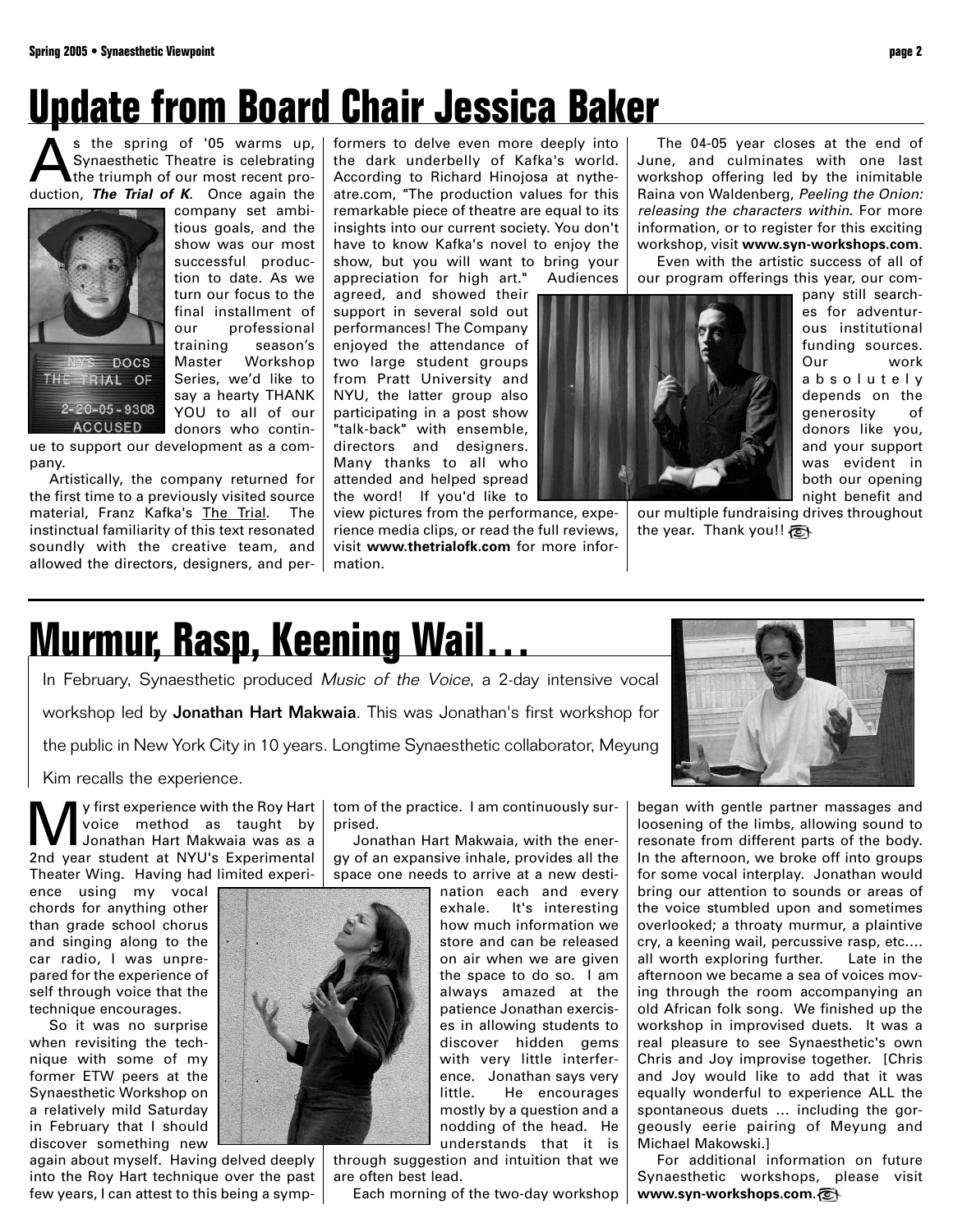# **The Trial of K Benefit Party**

The benefit for **The Trial of K** was on Sunday, February 20th, in the Velvet Lounge at Tai restaurant in Little Italy. We had a great turnout despite the sudden and heavy snowfall. Many people came wearing their best film noir threads: men in suits with fedoras and plenty of classy dames in gowns! Guests got their mug shots taken which were then available online. As DJ, Rench had people dancing all night long. Our raffle was a success as was our door prize raffle in which guests had to own up to their real or fictitious "crimes". Thanks very much to everyone who supported Synaesthetic Theatre that night.





Synaesthetic Theatre would especially like to thank the following people and organizations for providing invaluable support and raffle prizes at our latest fundraiser: Blue Man Group, The Bowery Poetry Club, Condomania, Every Breath You Take Yoga, Fenster Chiropractic, The Heights Bar & Grill, Jaya Yoga, Knitting Factory, Claire Mullen, Pajama Cottage, Pantheon Tanning Spa, Clifford Shikler, Tina West Chavous.

# **Support Synaesthetic**



Want to help us continue to offer affordable workshops and original productions that are challenging and spectacular? You can!

Synaesthetic Theatre is a nonprofit organization dedicated to creat-

ing new multimedia theatre with a social conscience, and supporting artists in their

efforts to collaborate across the perceived boundaries of media and methodology. Any contribution that you choose to make, whether financial or "in-kind," will be taxdeductible. In-kind donations include goods and services such as theatrical, film or sound equipment; raffle prizes for our benefits; printing; fabric; legal assistance ... you name it, and we can probably use it.

To make a contribution of any kind, or to inquire about what we need, please don't hesitate to contact us at: (212) 696-6721.

| <b>: YES</b> , I'd like to make a contribution of: \$ |        |      |  |
|-------------------------------------------------------|--------|------|--|
| name:                                                 |        |      |  |
| address:                                              |        |      |  |
| city:                                                 | state: | zip: |  |
| make check payable to: Synaesthetic Theatre           |        |      |  |
| mail to: 851 Eastern Parkway                          |        |      |  |
| Brooklyn, NY 11213                                    |        |      |  |
| online: www.synaesthetic-theatre.com/support          |        |      |  |